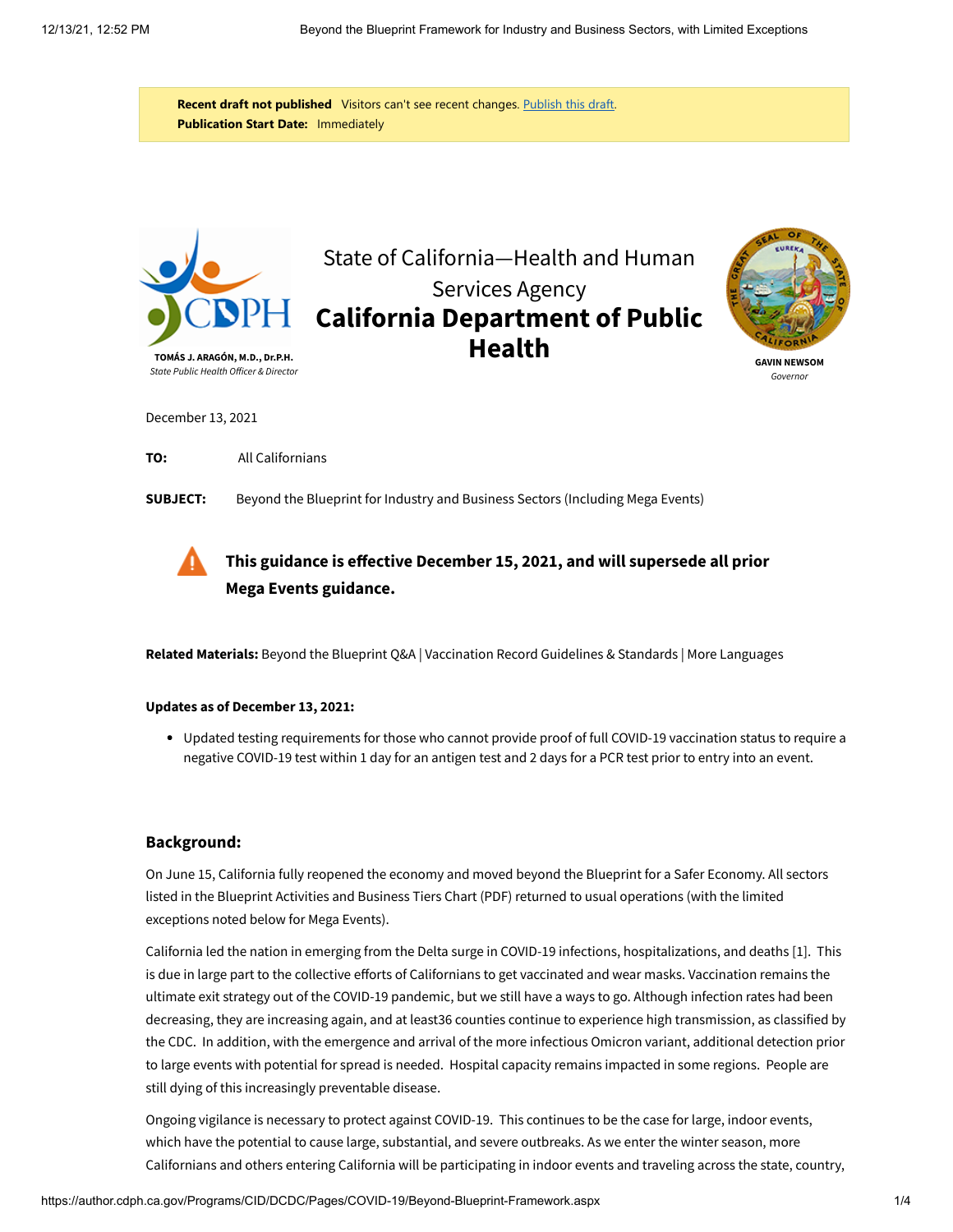12/13/21, 12:52 PM Beyond the Blueprint Framework for Industry and Business Sectors, with Limited Exceptions

and the globe, increasing the risk of spreading COVID-19.

Large events involve several factors that increase the risk of transmission including (a) persons attending often travel from outside the immediate area, from areas with higher levels of transmission, and some types of travel may increase the risk of exposure; (b) events have prolonged duration; (c) crowding is common in large events; (d) even in counties or venues with universal masking requirements, masks are removed for eating and drinking; and (e) the larger the number of people gathered in crowded settings, the greater the likelihood that contagious persons are present and the more individuals who are exposed with the potential of becoming infected and spreading infections within their families, communities, schools, and workplaces.

The risk of spreading COVID-19 is decreased when all parties are vaccinated. Vaccination or negative COVID-19 test result verification, especially indoors, is an additional, important strategy to reduce transmission in large gatherings, especially where masks are removed for eating, drinking and where activities (like singing, yelling, or cheering) that increase transmission risk are occurring, even when masks are being worn. In the context of concerning levels of transmission throughout much of the state, country, and worldwide and the ongoing risk of large gatherings, it is important that these mitigation strategies remain in place.

On December 1st, all attendees age 18 and older were required to provide identification to confirm the individual presenting proof of vaccination or negative test is the attendee entering the facility or venue. This additional measure is important at this time given that the frequency of indoor events will rise during this winter season, and many individuals attending these events may be coming from states and other countries that are experiencing higher rates of COVID transmission. Many events may also include families with children who are unable to receive the vaccine, or those who may be at high-risk for severe illness or death.

## **Effective December 15th, for those who cannot provide proof of full COVID-19 vaccination status testing for Mega Events is required to be conducted within one day for antigen tests, and within two days for PCR tests prior to entry into the facility or venue.**

This new measure brings an added layer of mitigation as the Omicron variant, a Variant of Concern as labeled by the World Health Organization, is detected across California, the United States, and the world and is likely to spread more easily than the original SARS-CoV-2 virus and potentially the Delta variant.

It is important that we continue to protect our communities by ensuring that all attendees have taken all required measures to protect themselves and those around them.

These restrictions and recommendations will continue to be updated as CDPH continues to assess conditions on an ongoing basis.

|                                                                                   | <b>Restrictions Applying to Indoor &amp; Outdoor Settings</b> |
|-----------------------------------------------------------------------------------|---------------------------------------------------------------|
| <b>Definitions of Mega Events</b>                                                 | Crowds greater than 1,000 (indoors) attendees                 |
|                                                                                   | Crowds greater than 10,000 (outdoors) attendees               |
| <b>UPDATE:</b>                                                                    | Required for <b>Indoor</b> Mega Events                        |
| Vaccine Verification / Negative Testing requirements to<br>confirm identification | Recommended for <b>Outdoor</b> Mega Events                    |
|                                                                                   | Beginning December 15th - For those who cannot provide        |
|                                                                                   | proof of full COVID-19 vaccination status, testing for Mega   |
|                                                                                   | Events must be conducted within one day for antigen           |
|                                                                                   | tests, and within two days for PCR tests prior to entry into  |
|                                                                                   | the facility or venue.**                                      |
| <b>Capacity Limitations</b>                                                       | No restrictions                                               |
| <b>Physical Distancing</b>                                                        | No restrictions for attendees, customers, and guests          |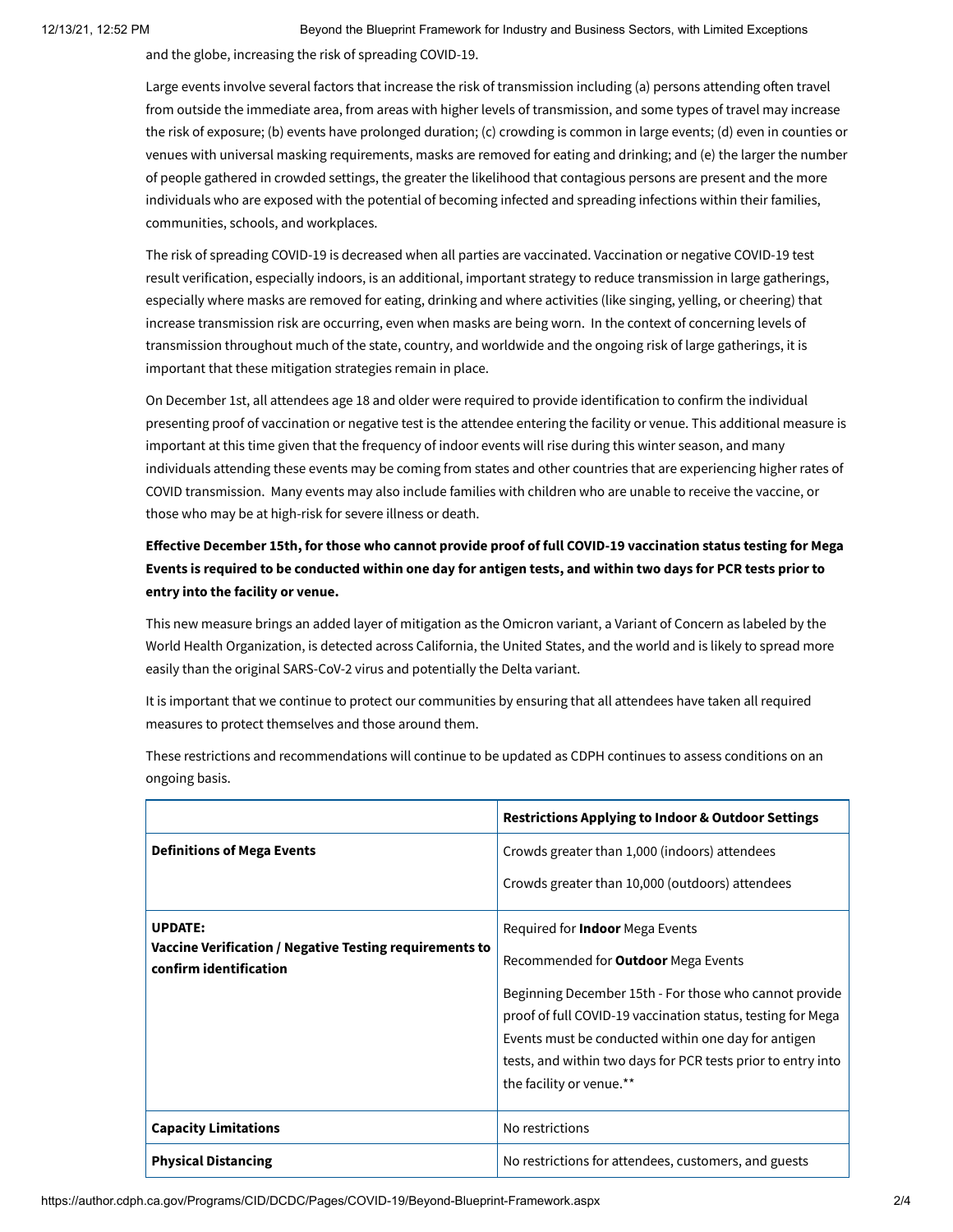| Masking   | Follow current CDPH Guidance for Face Coverings |
|-----------|-------------------------------------------------|
| Travelers | Recommend following CDC recommendations.        |

In workplaces, employers are subject to the Cal/OSHA COVID-19 Emergency Temporary Standards (ETS) or in some workplaces the CalOSHA Aerosol Transmissible Diseases Standard, and should consult those regulations for additional applicable requirements.

#### **Limited Requirements for Mega Events:**

Mega Events are characterized by large crowds greater than 1,000 indoor OR 10,000 outdoor attendees. Mega Events may have either assigned or unassigned seating, and may be either general admission or gated, ticketed, and permitted events. Mega Events do not include venues such as shopping malls or museums that are open to public circulation as part of their regular operations, except to the extent that such venues host qualifying events.

Mega Events are considered higher risk for COVID transmission because:

- Participants and attendees are spending extensive periods of time physically close to large numbers of people they don't usually interact with.
- The frequency and total duration of close contact between attendees is increased, thereby increasing the risk that respiratory particles will be transmitted between attendees and participants.
- They draw from beyond the nearby community and will often draw attendees and participants from other states and countries who may be infected with more infectious COVID variants.
- Effective contact tracing may be difficult given the number of potential uncontrolled mixing between groups and attendees among individuals who are unlikely to be together again and the nature of the events.

### **For Indoor Mega Events (example: conventions/conferences/expos/sporting events and concert[s\[2\]\)](#page-3-2):**

In addition to the general public health recommendations:

- Verification of fully vaccinated statu[s\\*](#page-3-3) or pre-entry negative test[\\*\\*](#page-3-1) result is required of all attendees. Indoor venue and event operators may not use self-attestation as a mode of verification.
- All businesses and venue operators must check the identification of all attendees age 18 and over to validate their vaccination record or proof of negative test.
	- $\circ$  Acceptable identification is any document that includes the name of the person and photograph.
- Information will be prominently placed on all communications, including the reservation and ticketing systems, to ensure guests are aware of testing and vaccination requirements (including acceptable modes of verification).
- Attendees must follow [CDPH Guidance for Face Coverings](https://author.cdph.ca.gov/Programs/CID/DCDC/Pages/COVID-19/guidance-for-face-coverings.aspx).
- Venues should make masks available to attendees upon request.

## **For Outdoor Mega Events (example: music or food festivals/car shows/large endurance events and marathons/parades/sporting events and concerts):**

In addition to the general public health recommendations:

- Verification of fully vaccinated status or pre-entry negative test result is strongly recommended for all attendees.
	- If implemented, venue and event operators are recommended to not use self-attestation as a mode of [verification but rather use verification options for providing proof of vaccination in](https://author.cdph.ca.gov/Programs/CID/DCDC/Pages/COVID-19/Vaccine-Record-Guidelines-Standards.aspx) the CDPH Vaccine Record Guidelines & Standards.
- Attendees must follow [CDPH Guidance for Face Coverings](https://author.cdph.ca.gov/Programs/CID/DCDC/Pages/COVID-19/guidance-for-face-coverings.aspx). Consistent with that guidance, attendees should also wear masks at outdoor events when they enter indoor areas, such as restrooms, restaurants, retail shops, concourses, or concession stands.
- Information will be prominently placed on all communications, including the reservation and ticketing systems, to ensure guests are aware that the State strongly recommends that they be fully vaccinated or obtain a negative COVID-19 test prior to attending the event.
- Venues should make masks available to attendees upon request.

#### **Additional recommendations for sponsors of Mega Events:**